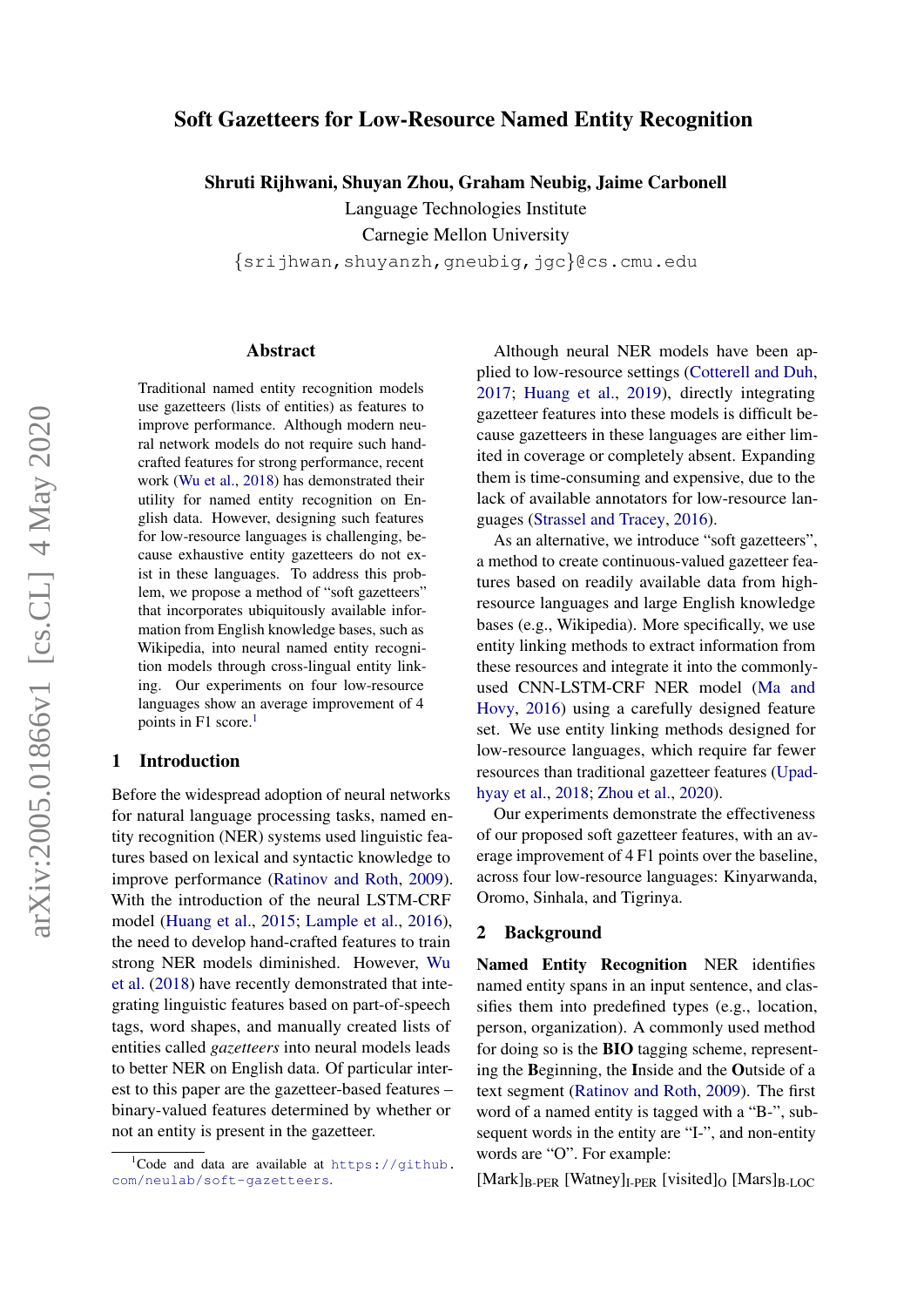<span id="page-1-0"></span>

Figure 1: An example in Kinyarwanda to demonstrate soft gazetteer feature creation for each span s using candidate lists. The feature vector is applied to each word  $w_i$  in the span, depending on the position ("B-" or "I-").

Binary Gazetteer Features Gazetteers are lists of named entities collected from various sources (e.g., nation-wide census, GeoNames, etc.). They have been used to create features for NER models, typically binary features indicating whether the corresponding n-gram is present in the gazetteer.

Entity Linking Entity linking (EL) is the task of associating a named entity mention with its corresponding entry in a structured knowledge base (KB) [\(Hachey et al.,](#page-5-10) [2013\)](#page-5-10). For example, linking the entity mention "Mars" with its Wikipedia entry.

In most entity linking systems [\(Hachey et al.,](#page-5-10) [2013;](#page-5-10) [Sil et al.,](#page-5-11) [2018\)](#page-5-11), the first step is shortlisting candidate KB entries, which are further processed by an entity disambiguation algorithm. Candidate retrieval methods, in general, also score each candidate with respect to the input mention.

# 3 Soft Gazetteer Features

As briefly alluded to in the introduction, creating binary gazetteer features is challenging for lowresource languages. The soft gazetteer features we propose instead take advantage of existing limited gazetteers and English knowledge bases using lowresource EL methods. In contrast to typical binary gazetteer features, the soft gazetteer feature values are continuous, lying between 0 and 1.

Given an input sentence, we calculate the soft gazetteer features for each span of n words,  $s =$  $w_i, \ldots, w_{i+n-1}$ , and then apply the features to each word in the span. We assume that we have an EL candidate retrieval method that returns candidate KB entries  $C = (c_1, c_2, \dots)$  for the input span.  $c_1$  is the highest scoring candidate.

As a concrete example, consider a feature that represents the *score of the top-1 candidate*. [Figure 1](#page-1-0) shows an example of calculating this feature on a sentence in Kinyarwanda, one of the languages used in our experiments. The feature vector  $f$  has an element corresponding to each named entity type in the KB (e.g., LOC, PER, and ORG).

For this feature, the element corresponding to the entity type of the highest scoring candidate  $c_1$ is updated with the score of the candidate. That is,

$$
\bm{f}_{\texttt{type}(c_1)} = \texttt{score}(c_1).
$$

This feature vector is applied to each word in the span, considering the position of the specific word in the span according to the BIO scheme; we use the "B-" vector elements for the first word in the span, "I-" otherwise.

For a word  $w_i$ , we combine features from different spans by performing an element-wise addition over vectors of all spans of length  $n$  that contain  $w_i$ . The cumulative vector is then normalized by the number of spans of length n that contain  $w_i$ , so that all values lie between 0 and 1. Finally, we concatenate the normalized vectors for each span length *n* from 1 to  $N (N = 3$  in this paper).

We experiment with different ways in which the candidate list can be used to produce feature vectors. The complete feature set is:

1. top-1 score: This feature takes the score of the highest scoring candidate  $c_1$  into account.

$$
\bm{f}_{\text{type}(c_1)} = \text{score}(c_1)
$$

- 2. top-3 score: Like the top-1 feature, we additionally create feature vectors for the second and third highest scoring candidates.
- 3. top-3 count: These features are type-wise counts of the top-3 candidates. Instead of adding the score to the appropriate feature element, we add 1.0 to the current value. For a candidate type  $t$ , such as LOC, PER or ORG,

$$
\bm{f}_t \!=\! \sum_{c \in \{c_1, c_2, c_3\}} \!\! 1.0 \times \bm{1}_{\text{type}(c) = t}
$$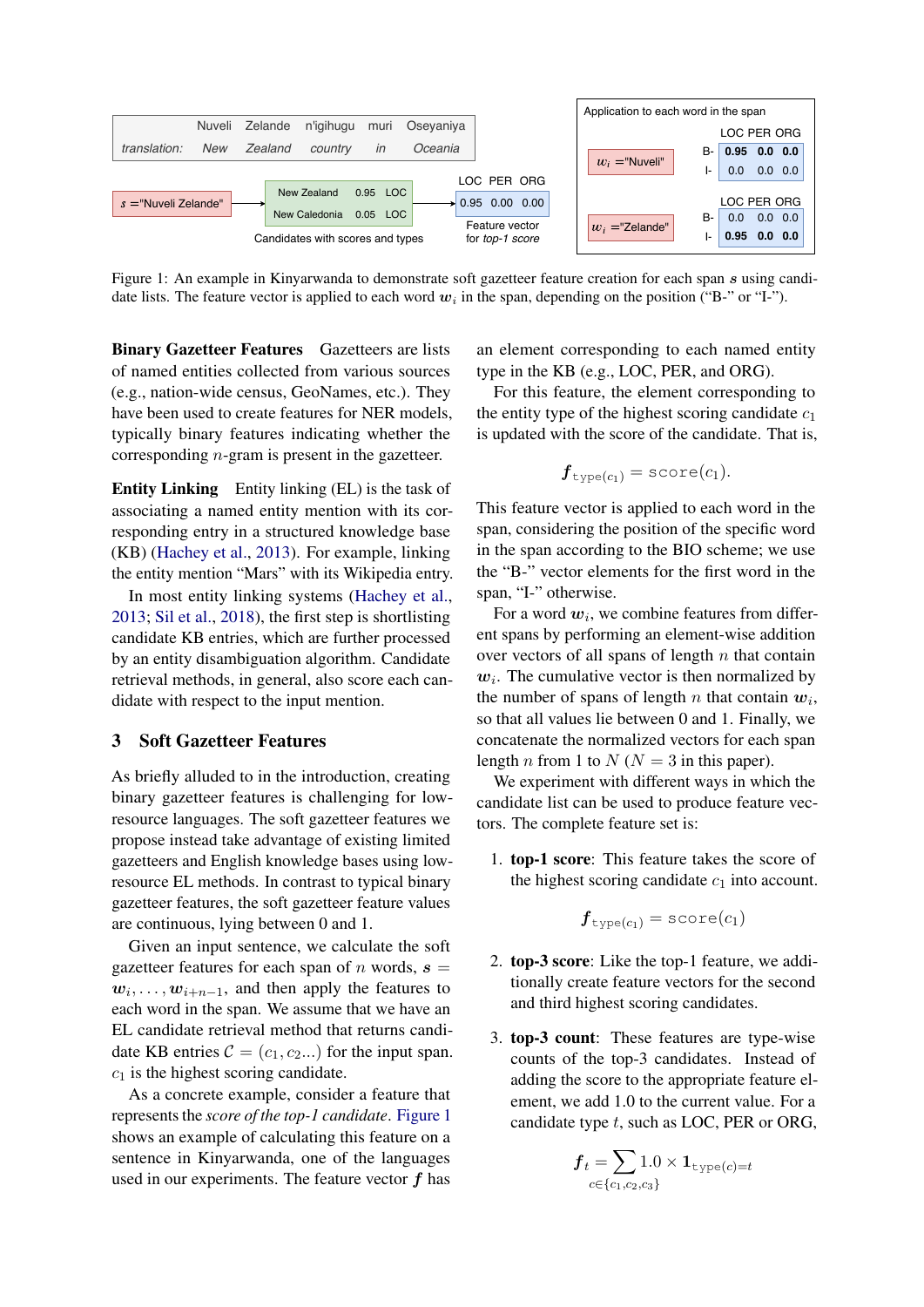<span id="page-2-0"></span>

Figure 2: NER Model Architecture. The proposed soft gazetteer features are highlighted and the autoencoder reconstructs these features, indicated by a dotted line.

 $\mathbf{1}_{\text{type}(c)=t}$  is an indicator function that returns 1.0 when the candidate type is the same as the feature element being updated, 0.0 otherwise.

- 4. top-30 count: This feature computes typewise counts for the top-30 candidates.
- 5. margin: The margin between the scores of consecutive candidates within the top-4. These features are not computed type-wise. For example the feature value for the margin between the top-2 candidates is,

$$
\bm{f}_{c_1,c_2} = \texttt{score}(c_1) - \texttt{score}(c_2)
$$

We experiment with different combinations of these features by concatenating their respective vectors. The concatenated vector is passed through a fully connected neural network layer with a  $tanh$ non-linearity and then used in the NER model.

# <span id="page-2-2"></span>4 Named Entity Recognition Model

As our base model, we use the neural CRF model of [Ma and Hovy](#page-5-7) [\(2016\)](#page-5-7). We adopt the method from [Wu et al.](#page-5-0) [\(2018\)](#page-5-0) to incorporate linguistic features, which uses an autoencoder loss to help retain information from the hand-crafted features throughout the model (shown in [Figure 2\)](#page-2-0). We briefly discuss the model in this section, but encourage readers to refer to the original papers for a more detailed description.

NER objective Given an input sequence, we first calculate a vector representation for each word by concatenating the character representation from a CNN, the word embedding, and the soft gazetteer features. The word representations are then used as input to a bidirectional LSTM (BiLSTM). The hidden states from the BiLSTM and the soft gazetteer features are input to a Conditional Random Field

<span id="page-2-1"></span>

| Lang. |      | Dataset size Frac. of NIL Gaz. size |      |
|-------|------|-------------------------------------|------|
| kin   | 951  | 0.41                                | 912  |
| orm   | 2958 | 0.36                                | 313  |
| sin   | 1068 | 0.29                                | 2738 |
| tir   | 2202 | 0.28                                | 92   |

Table 1: NER dataset and Wikipedia gazetteer sizes.

(CRF), which predicts a sequence of NER labels. The training objective,  $\mathcal{L}_{CRF}$ , is the negative loglikelihood of the gold label sequence.

Autoencoder objective [Wu et al.](#page-5-0) [\(2018\)](#page-5-0) demonstrate that adding an autoencoder to reconstruct the hand-crafted features leads to improvement in NER performance. The autoencoder takes the hidden states of the BiLSTM as input to a fully connected layer with a sigmoid activation function and reconstructs the features. This forces the BiLSTM to retain information from the features. The crossentropy loss of the soft gazetteer feature reconstruction is the autoencoder objective,  $\mathcal{L}_{AE}$ .

Training and inference The training objective is the joint loss:  $\mathcal{L}_{CRF} + \mathcal{L}_{AE}$ . The losses are given equal weight, as recommended in [Wu et al.](#page-5-0) [\(2018\)](#page-5-0). During inference, we use Viterbi decoding to obtain the most likely label sequence.

# 5 Experiments

In this section, we discuss our experiments on four low-resource languages and attempt to answer the following research questions: 1) "Although gazetteer-based features have been proven useful for neural NER on English, is the same true in the low-resource setting?" 2) "Do the proposed soft-gazetteer features outperform the baseline?" 3) "What types of entity mentions benefit from soft gazetteers?" and 4) "Does the knowledge base coverage affect performance?".

#### 5.1 Experimental setup

NER Dataset We experiment on four lowresource languages: Kinyarwanda (kin), Oromo (orm), Sinhala (sin), and Tigrinya (tir). We use the LORELEI dataset [\(Strassel and Tracey,](#page-5-6) [2016\)](#page-5-6), which has text from various domains, including news and social media, annotated for the NER task.

[Table 1](#page-2-1) shows the number of sentences annotated. The data is annotated with four named entity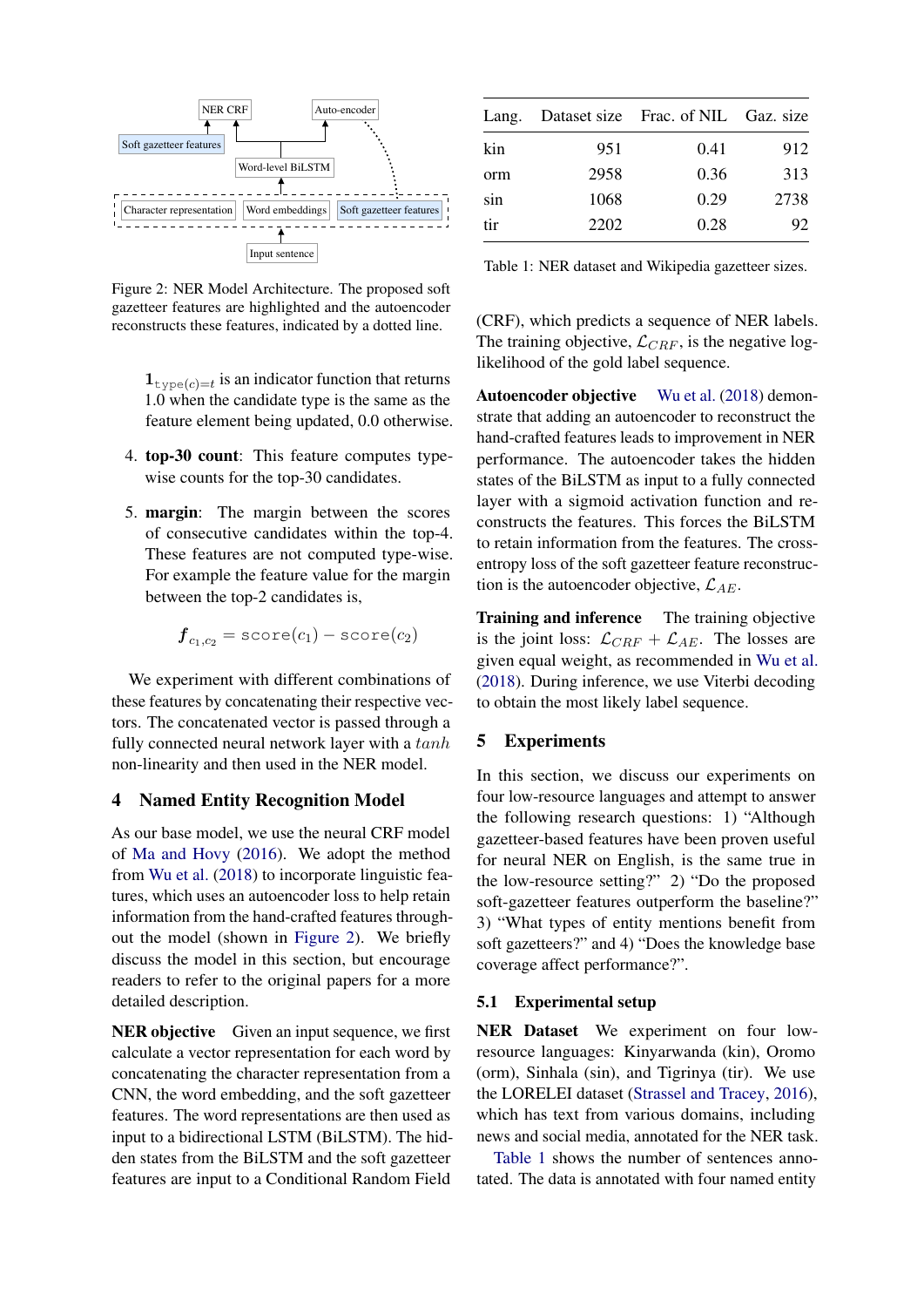types: locations (LOC), persons (PER), organizations (ORG), and geopolitical entities (GPE). Following the CoNLL-2003 annotation standard, we merge the LOC and GPE types [\(Tjong Kim Sang](#page-5-12) [and De Meulder,](#page-5-12) [2003\)](#page-5-12). Note that these datasets are very low-resource, merely 4% to 13% the size of the CoNLL-2003 English dataset.

These sentences are also annotated with entity links to a knowledge base of 11 million entries, which we use *only* to aid our analysis. Of particular interest are "NIL" entity mentions that do not have a corresponding entry in the knowledge base [\(Blis](#page-5-13)[sett and Ji,](#page-5-13) [2019\)](#page-5-13). The fraction of mentions that are NIL is shown in [Table 1.](#page-2-1)

Gazetteer Data We also compare our method with binary gazetteer features, using entity lists from Wikipedia, the sizes of which are in [Table 1.](#page-2-1)

Implementation Our model is implemented using the DyNet toolkit [\(Neubig et al.,](#page-5-14) [2017\)](#page-5-14), and we use the same hyperparameters as [Ma and Hovy](#page-5-7) [\(2016\)](#page-5-7). We use randomly initialized word embeddings since we do not have pretrained vectors for low-resource languages.<sup>[2](#page-3-0)</sup>

Evaluation We perform 10-fold cross-validation for all experiments because of the small size of our datasets. Our primary evaluation metric is spanlevel named entity F1 score.

# <span id="page-3-1"></span>5.2 Methods

**Baselines** We compare with two baselines:

- NOFEAT: The CNN-LSTM-CRF model [\(sec](#page-2-2)[tion 4\)](#page-2-2) without any features.
- BINARYGAZ: We use Wikipedia entity lists [\(Table 1\)](#page-2-1) to create binary gazetteer features.

Soft gazetteer methods We experiment with different candidate retrieval methods designed for lowresource languages. These are trained *only* with small bilingual lexicons from Wikipedia, of similar size as the gazetteers [\(Table 1\)](#page-2-1).

• WIKIMEN: The WikiMention method is used in several state-of-the-art EL systems [\(Sil](#page-5-11) [et al.,](#page-5-11) [2018;](#page-5-11) [Upadhyay et al.,](#page-5-8) [2018\)](#page-5-8), where bilingual Wikipedia links are used to retrieve the appropriate English KB candidates.

• Pivot-based-entity-linking [\(Zhou et al.,](#page-5-9) [2020\)](#page-5-9): This method encodes entity mentions on the character level using n-gram neural embeddings [\(Wieting et al.,](#page-5-15) [2016\)](#page-5-15) and computes their similarity with KB entries. We experiment with two variants and follow [Zhou et al.](#page-5-9) [\(2020\)](#page-5-9) for hyperparameter selection:

1) PBELSUPERVISED: trained on the small number of bilingual Wikipedia links available in the target low-resource language.

2) PBELZERO: trained on some high-resource language ("the pivot") and transferred to the target language in a zero-shot manner. The transfer languages we use are Swahili for Kinyarwanda, Indonesian for Oromo, Hindi for Sinhala, and Amharic for Tigrinya.

**Oracles** As an upper-bound on the accuracy, we compare to two artificially strong systems:

- ORACLEEL: For soft gazetteers, we assume perfect candidate retrieval that always returns the correct KB entry as the top candidate if the mention is non-NIL.
- ORACLEGAZ: We artificially inflate BINA-RYGAZ by augmenting the gazetteer with all the named entities in our dataset.

#### 5.3 Results and Analysis

Results are shown in [Table 2.](#page-4-0) First, comparing BINARYGAZ to NOFEAT shows that traditional gazetteer features help somewhat, but gains are minimal on languages with fewer available re-sources.<sup>[3](#page-3-2)</sup> Further, we can see that the proposed soft gazetteer method is effective, some variant thereof achieving the best accuracy on all languages.

For the soft gazetteer method, [Table 2](#page-4-0) shows the performance with the best performing features (which were determined on a validation set): top-1 features for Kinyarwanda, Sinhala and Tigrinya,

<span id="page-3-0"></span> ${}^{2}$ A note on efficiency: our method involves computing entity linking candidates for each n-gram span in the dataset. The most computationally intensive candidate retrieval method (PBEL, discussed in [subsection 5.2\)](#page-3-1) takes  $\approx$  1.5 hours to process all spans on a single 1080Ti GPU. Note that this is a preprocessing step and once completed, it does not add any extra computational cost to the NER training process.

<span id="page-3-2"></span><sup>&</sup>lt;sup>3</sup>We note that binary gazetteer features usually refer to simply using the gazetteer as a lookup [\(Ratinov and Roth,](#page-5-1) [2009\)](#page-5-1). However, we also attempt to use WIKIMEN and PBEL for retrieval, with scores converted to binary values at a threshold of 0.5. BINARYGAZ in [Table 2](#page-4-0) is the best F1 score among these methods–this turns out to be the string lookup for all four languages. This is expected because, for low-resource languages, the other candidate retrieval methods are less precise than their high-resource counterparts. Binary-valued features are not fine-grained enough to be robust to this.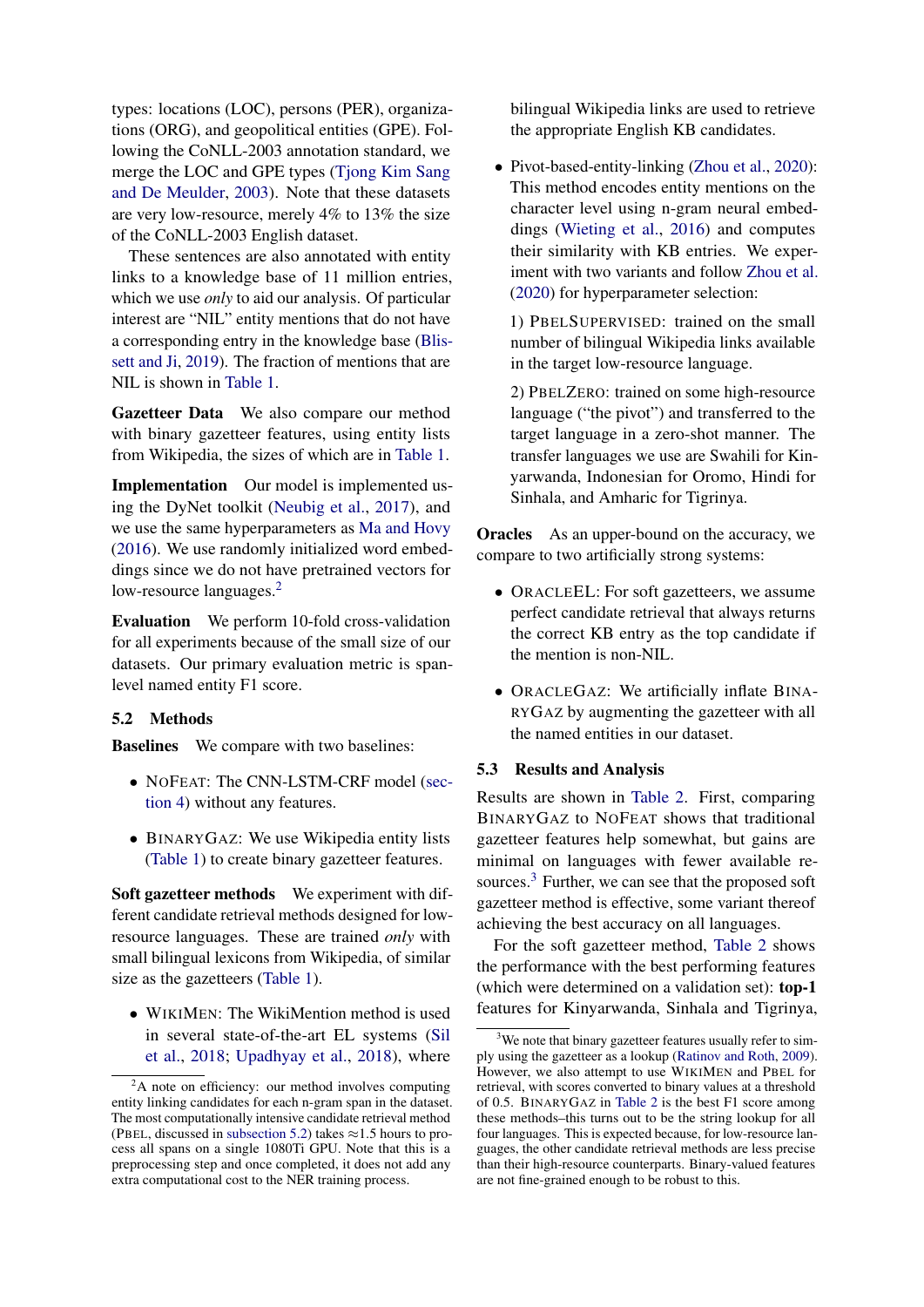<span id="page-4-0"></span>

| Model            | kin   | orm   | sin   | tir   |
|------------------|-------|-------|-------|-------|
| <b>NOFEAT</b>    | 67.16 | 71.07 | 49.68 | 75.44 |
| <b>BINARYGAZ</b> | 69.05 | 71.24 | 54.08 | 75.84 |
| WIKIMEN          | 68.36 | 71.58 | 51.34 | 75.69 |
| PBELSUPER.       | 68.94 | 71.61 | 60.95 | 76.49 |
| <b>PBELZERO</b>  | 69.92 | 71.75 | 51.69 | 76.99 |
| ORACLEEL         | 82.89 | 87.69 | 81.98 | 89.85 |
| ORACLEGAZ        | 93.38 | 94.71 | 94.00 | 94.43 |

Table 2: 10-fold cross-validation NER F1 score. The best performing feature combination is shown here. Bold indicates the best non-oracle system.

and top-30 features for Oromo. Although Sinhala (sin) has a relatively large gazetteer [\(Table 1\)](#page-2-1), we observe that directly using the gazetteer as recommended in previous work with BINARYGAZ, does not demonstrate strong performance. On the other hand, with the soft gazetteer method and our carefully designed features, PBELSUPERVISED works well for Sinhala (sin) and improves the NER performance. PBELZERO is the best method for the other three languages, illustrating how our proposed features can be used to benefit NER by leveraging information from languages closely related to the target. The improvement for Oromo (orm) is minor, likely because of the limited crosslingual links available for training PBELSUPER-VISED and the lack of suitable transfer languages for PBELZERO [\(Rijhwani et al.,](#page-5-16) [2019\)](#page-5-16).

Finally, we find that both ORACLEGAZ and OR-ACLEEL improve by a large margin over all nonoracle methods, indicating that there is substantial headroom to improve low-resource NER through either the development of gazetteer resources or the creation of more sophisticated EL methods.

How do soft-gazetteers help? We look at two types of named entity mentions in our dataset that we expect to benefit from the soft gazetteer features: 1) non-NIL mentions with entity links in the KB that can use EL candidate information, and 2) mentions unseen in the training data that have additional information from the features as compared to the baseline. [Table 3](#page-4-1) shows that the soft gazetteer features increase the recall for both types of mentions by several points.

Knowledge base coverage [Table 3](#page-4-1) indicates that the soft gazetteer features benefit those entity men-

<span id="page-4-1"></span>

|       | Non-NIL Recall  |                | Unseen Recall   |         |  |
|-------|-----------------|----------------|-----------------|---------|--|
| Lang. | <b>Baseline</b> | <b>SoftGaz</b> | <b>Baseline</b> | SoftGaz |  |
| kin   | 66.5            | 73.3           | 35.4            | 43.9    |  |
| orm   | 72.0            | 72.8           | 49.5            | 51.9    |  |
| sin   | 57.3            | 69.8           | 20.3            | 35.3    |  |
| tir   | 79.2            | 80.9           | 38.9            | 41.5    |  |
| Avg.  | 68.7            | 74.2           | 36.0            | 43.1    |  |

Table 3: Recall for non-NIL mentions and mentions unseen in the training data. SoftGaz represents the best soft gazetteer model as seen in [Table 2.](#page-4-0)

<span id="page-4-2"></span>

|             | kin | orm | sin                     | tir |
|-------------|-----|-----|-------------------------|-----|
| Orig. KB    |     |     | 69.92 71.71 60.95 76.58 |     |
| NIL augment |     |     | 76.28 76.50 70.87 83.07 |     |

Table 4: NER F1 score of the best performing soft gazetteer model with the original KB and with augmenting NIL-clustered entity mentions.

tions that are present in the KB. However, our dataset has a significant number of NIL-clustered mentions [\(Table 1\)](#page-2-1). The ability of our features to add information to NIL mentions is diminished because they do not have a correct candidate in the KB. To measure the effect of KB coverage, we augment the soft gazetteer features with ORACLEGAZ features, applied *only* to the NIL mentions. Large F1 increases in [Table 4](#page-4-2) indicate that higher KB coverage will likely make the soft gazetteer features more useful, and stresses the importance of developing KBs that cover all entities in the document.

# 6 Conclusion

We present a method to create features for lowresource NER and show its effectiveness on four low-resource languages. Possible future directions include using more sophisticated feature design and combinations of candidate retrieval methods.

# Acknowledgements

Shruti Rijhwani is supported by a Bloomberg Data Science Ph.D. Fellowship. Shuyan Zhou is supported by the DARPA Information Innovation Office (I2O) Low Resource Languages for Emergent Incidents (LORELEI) program under Contract No. HR0011-15-C0114. We also thank Samridhi Choudhary for help with the model implementation and Deepak Gopinath for feedback on the paper.